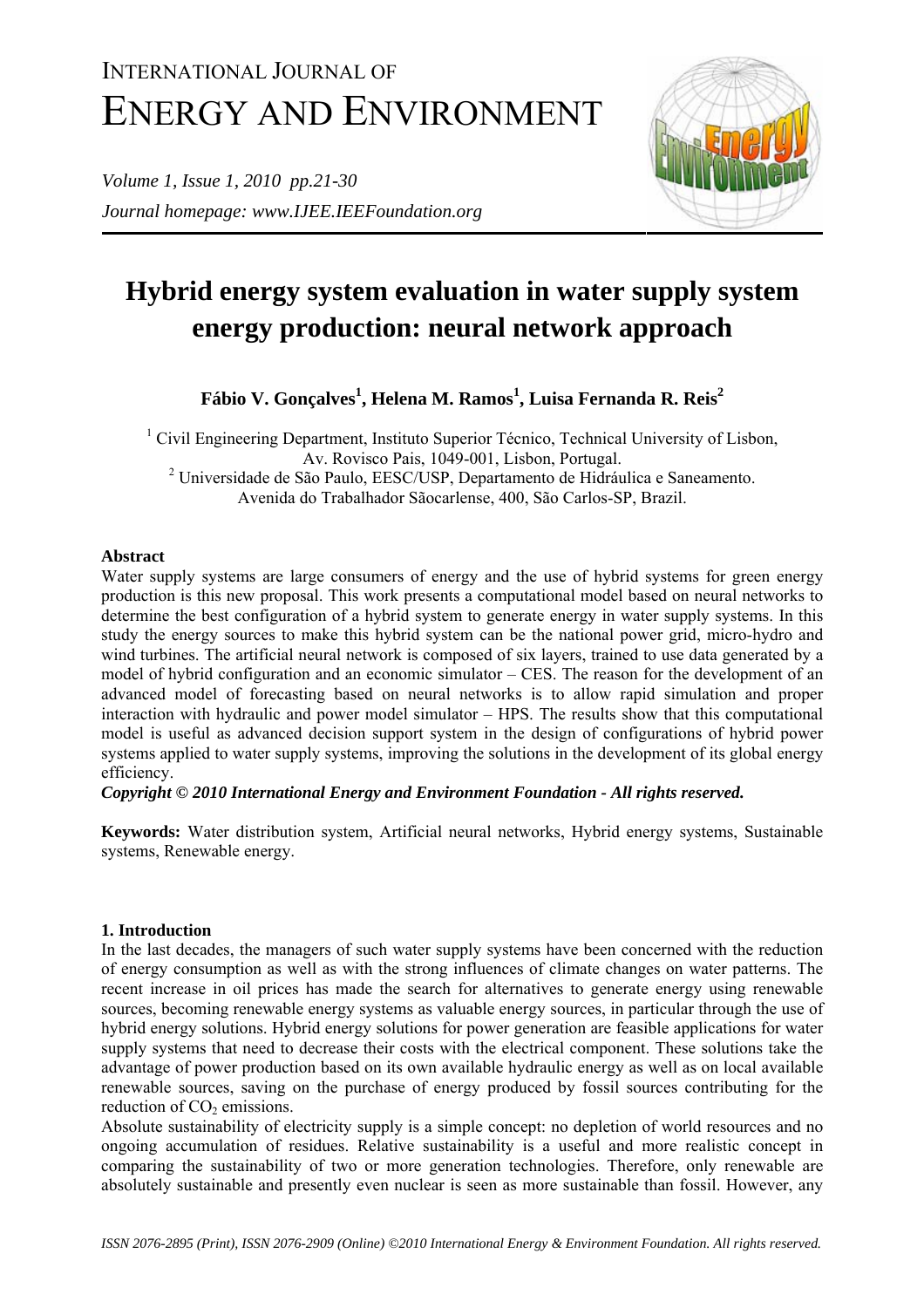discussion about sustainability must not neglect the ability or otherwise the new technologies to support satisfactory the operation of the electricity supply infrastructure [1].

The concern with the consumption of energy in water supply systems is increasingly inducing the managers of these systems in seeking optimal solutions for the improvement of energy efficiency of such systems. The use of renewable energy is increasing, driven by the growing concern about the effect of global warming and the excessive consumption of fossil fuels, but still far from desired levels. The application of hybrid solutions based on renewable energy sources is an ideal solution for reducing the dependence on fossil fuels. The best hybrid solution to be adopted, taking the energy efficiency as the main goal, is a complex and arduous task, besides requiring multi-criterion optimization models, where the development of additional tools can become difficult.

This work aims to present a neural artificial network that capture the domain knowledge in a far more efficient way, simulating an optimization model to obtain the best hybrid system configuration for a typical water supply system.

#### **2. State of the art review**

#### *2.1 Basic concepts*

Unlike a conventional power generation system, a hybrid system by definition is one, which uses an alternative arrangement of technologies to achieve similar objectives i.e. a constant and reliable source of power. Renewable energy takes on many varying forms, each with associated strengths and weaknesses, depending on the local and type, but when combined could configure an integrated solution to achieve the energy efficiency improvement. The need for a constant reliable source of energy is fundamental, as well as the amount required [2].

The needs for water consumption, environmental targets and saving energy have become the main concerns over the last years growing to be more and more important in a near future. To achieve that, energy for pumping to deliver water to populations is needed, representing the main cost for water companies [3].

As well known renewable are generally weather dependent and their likely output can be predicted but not controlled. An alternative for the reduction of energy, is the decreasing of costs and the lesser dependence of weather factors by using complementary energy hybrid production on water supply systems, not only based on national energy grid, but also on wind generation, photovoltaic, biomass, micro hydro, among others sources.

Renewable energy creates multiple public benefits such as environmental improvement (reduction of power plant greenhouse emissions, thermal and noise pollution), reduction of energy price volatility effects on the economy, national economic security, since fossil energy is vulnerable to political instabilities, trade disputes, embargoes and other disruptions, it increases economic productivity and through more efficient production processes [3].

Renewable energy sources represent a viable option for power generation though presenting some geographical and environmental restrictions. Through the European Union Directive 2001/77/EC the indicative target for Europe to the production from renewable sources is 22% of the electricity consumed in 2010. It is expected to achieve this objective through quotas taken by different member states [4].

#### *2.2 Hybrid energy system*

In the past decade the hybrid energy system has received much attention and it is a viable alternative solution as compared to systems based entirely on hydrocarbon fuel, given flexibility to the system and a longer life cycle [5]. Commonly the hybrid system works with the national energy grid, but during the peak hours when are the higher costs in the electricity tariff, the system could be supplied by renewable sources, such as wind turbines, photovoltaic (PV) or micro turbines integrated installed within the conveyance system to power the system for pumping or turbine the flow between reservoirs, and to sell surplus energy [6].

An example of a hybrid energy network, integrated in water supply system is drinking system composed by reservoirs and pumps that can be supplied with electricity through a hybrid system, which would take into account the water consumption pattern, the electricity tariff rate, the environmental factors and the system characteristics, overcoming the weaknesses of a particular renewable energy system at a given point with the strength of another, for instance, in a day which there is not enough luminosity to produce sufficient energy at photovoltaic system, this energy is given by wind generators or micro turbines and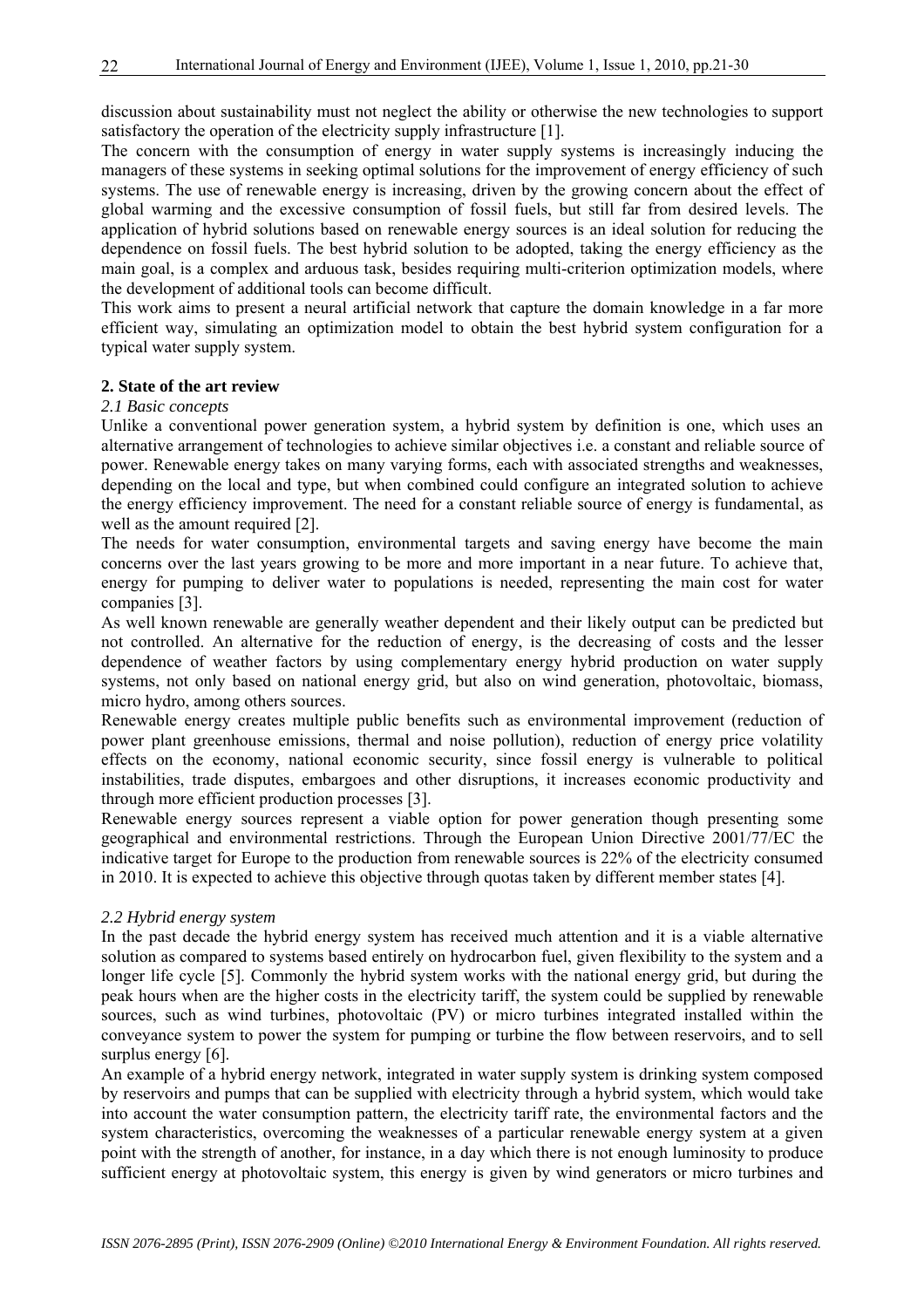on days with little wind the reverse, as well as in times of low consumption of water, the photovoltaic and wind systems would outweigh the low production of a micro turbine system.

#### *2.3 Modelling conditions*

In Gupta et al. [3] the literature review reveals that the modelling of hybrid energy systems and their application in decentralized mode are quite limited. The models currently applied, are based on one of the available resources while in the literature is found application with one or two available resources. Application of models for matching the projected energy demand with a complementary combination of sources at decentralized level is the main subject. Software models (such as HOMER, PVSYST) have been used by various researchers [3, 6-8], for design and research of alternative energy systems. The need of a model for optimizing the energy management of hybrid type systems with specific operational controls is imperative. In other hand MATLAB can be used for modelling optimization to manage the water and energy in WSS. In [3, 9] linear programming was used to develop an optimization tool to obtain the best hourly operation, according to the electricity tariff, for a pumped storage system supplied by wind energy, with water consumption and inlet discharge. Others authors use different conditions (e.g. linear and non-linear programming, Genetic Algorithms) to analyse cases of daily operation in water supply systems with complementary renewable energy sources [3].

#### *2.4 Artificial neural networks*

Artificial neural networks (ANN) have been used in water distribution systems to model the degradation of water [3, 10-12]. The research has been considered promising, providing a strong base for the development of a financial-economical model, which applied with the degradation model, is able to give an integrated approach for optimizing intervention strategies in water distribution systems. Even the limitations identified in this algorithm, their prediction performance has proven to be rather good in the short and medium term.

Another research carried out analysis of water quality using ANN model [10]. To simulate the water quality inside the reservoirs an ANN model are used in preference to physical models, since the latter tends to demand a lot of lab or field efforts when comparing with ANN, which can be combined with other optimization techniques, such as dynamic programming and initial conditions and reducing in a easy way without special costs.

As part of the POWADIMA research project, a study was developed to describe the technique used to predict the consequences of different control settings on the performance of a water distribution network system, in the context of real time analyses and near optimal control. Since the use of a complex hydraulic simulation model is somewhat quite different for real time operations, as a result of computational time consumption impose, the approach adopted has been to capture its domain knowledge in a far more efficient form by means of an ANN [13].

#### **3. Methodology**

#### *3.1 Neural conception*

The creation of an ANN must comprise the following steps: patterns definition; network implementation; identification of the learning parameters; training and network testing. The conception of a new neural network hybrid energy model which can be compared with an energy configuration model and economical simulator – CES (e.g. HOMER simulator) for limited conditions will adopt the following procedures: use CES to obtain data that may be used in training process and in a reliable neural network tests together with an hydraulic and power simulator model – HPS (e.g. EPANET simulator), alternating flow rates, diameters and pipe lengths and roughness as well as differences levels of water in tanks or reservoirs, characteristic pumping parameters per energy consumption and power evaluation per pumping and turbining procedures. Those data has been available on Ramos [14] research that uses the HPS to hydraulically balance the water supply system, determining the hydraulic behaviour of all system including the most suitable pump and turbine power for each condition.

Before starting the creation and implementation of the neural algorithms, it is necessary the creation of a complete database for the input and output data for the training and validation of the network for each system characteristics. The input data come from HPS (e.g. pump power, available head, length, flow, diameter, mean output power, water demand pattern and power consumption of the pump and difference water levels between reservoirs) and CES (e.g. mean output power of wind/hydro generator and mean head discharge/wind velocities).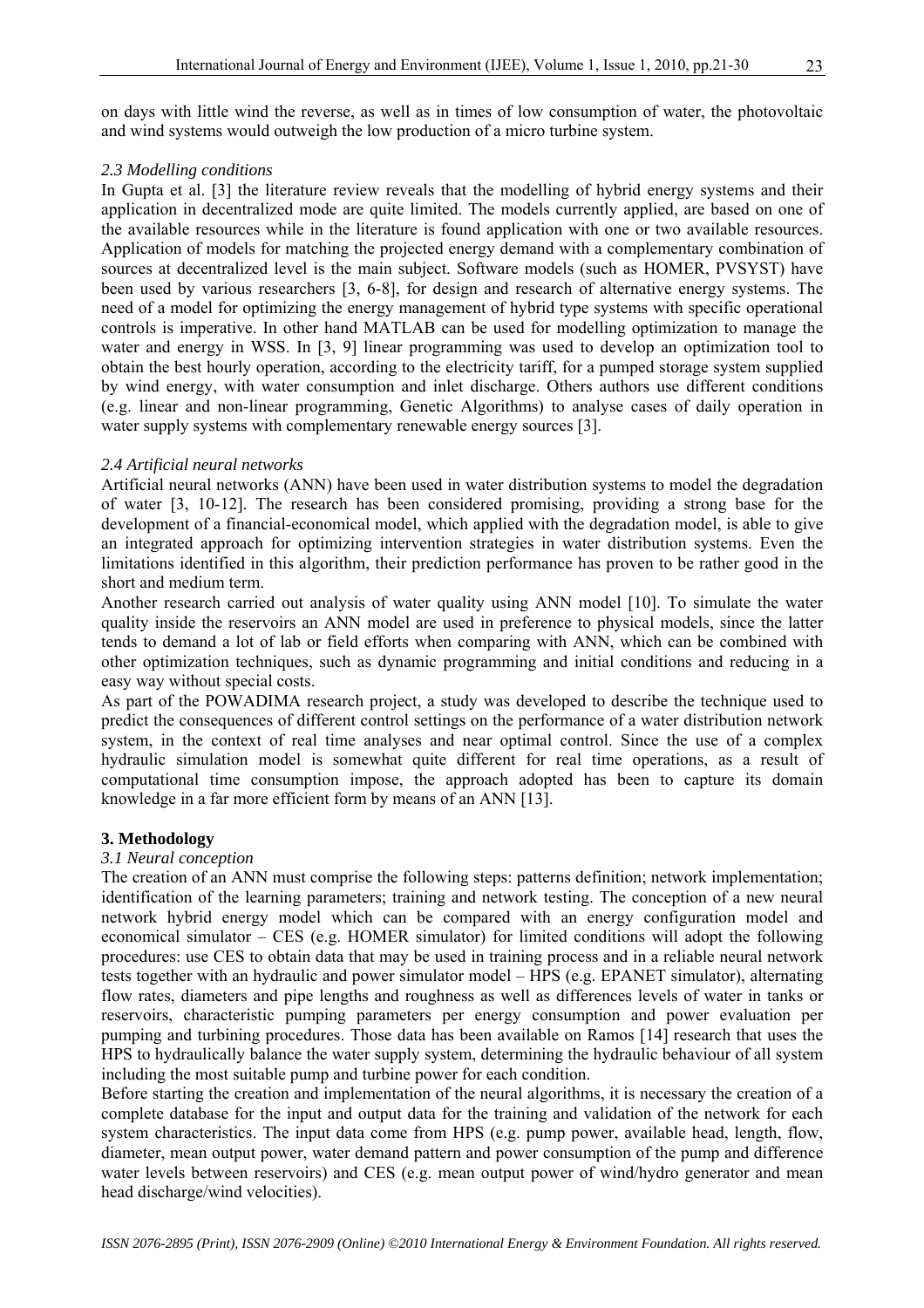These data are implemented in CES model and are useful for the economic analysis calculation based on the NPV (Net Present Value) indicator for each hybrid system studied, thus giving the most profitable economic solution. Other economic values are used such as the prices of installed equipment, energy selling prices for the national electric grid and the limitation of the number of equipment to be used in the simulation, which would bring associated errors in the training process and in the ANN validation.

The optimization algorithms and sensitivity analysis allows to simplify the evaluation of different system configurations. Inputting technology options, component costs and resource availability, CES tests all combinations creating a list of feasible configurations sorted by net present values (NPV) or cash flows in order to use then on the ANN model as output vectors.

The values of inputs obtained from HPS simulations and the output values of NPV from CES are arranged in an auxiliary file is used to compose the ANN. With the results obtained from several simulations, it was possible to create a neural network system that transcribe in part the previous modelling process through suitable decision makers, then, guaranteeing the strength and rapidity in the whole evaluation process. A flowchart describing the procedures of design the ANN applied for energy efficiency evaluation in water supply systems is shown in Figure 1.



Figure 1. Flowchart of the developed artificial neuronal network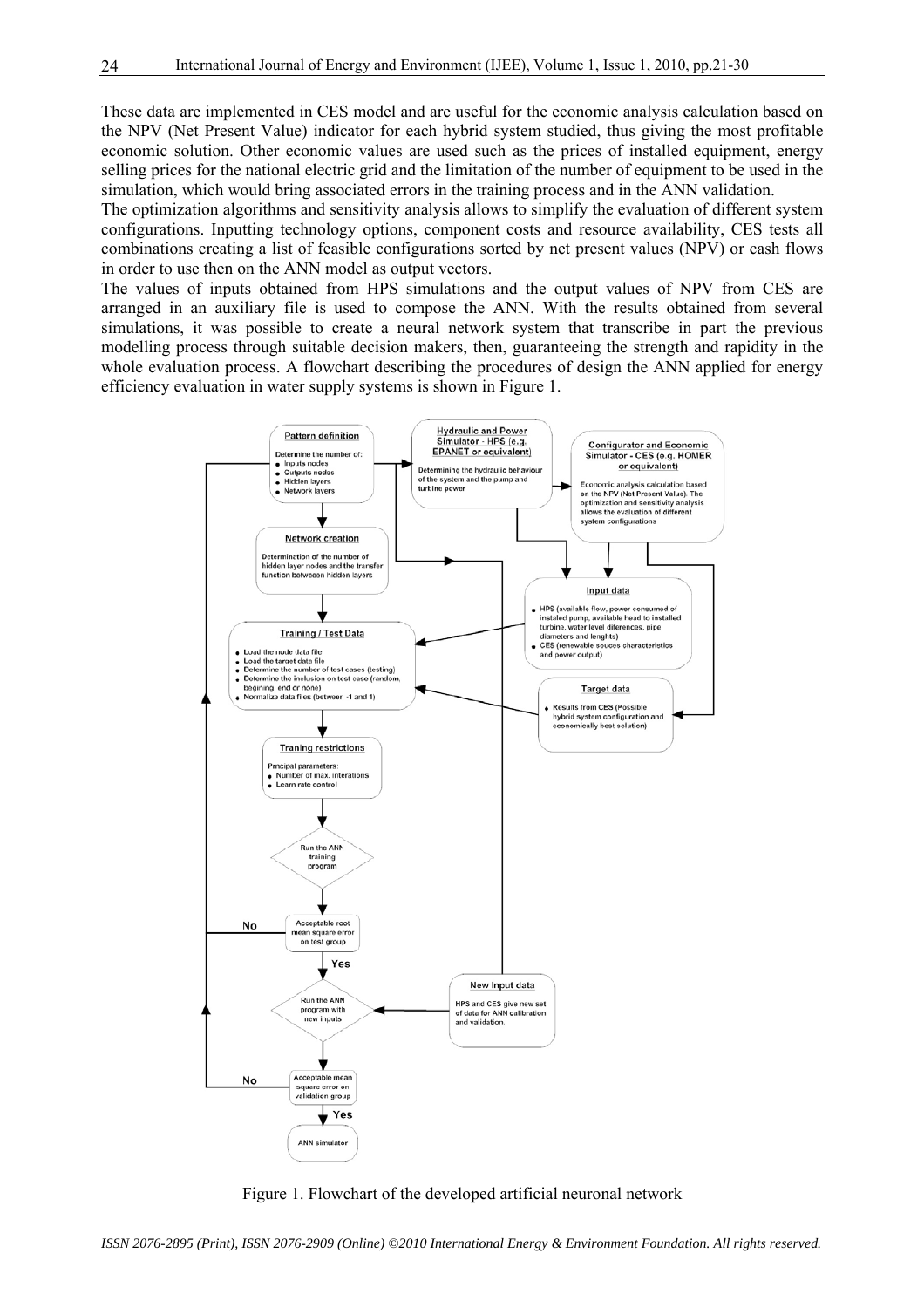#### *3.2 Neural network*

The initially proposed method for the basic ANN to be used in this research is the MLP (Multilayer Perceptron), in which the neurons are disposed in successive layers (feed-forward). Preliminary tests are made to determine the ANN parameters that provide the best results. After the initial analysis, networks with just one layer presented very high mean square errors, and then after several attempts more than one hidden layer with various configurations of neurons are implemented.

In each neuron the following operations occur: input data endure weight application  $iw\{i, m\}$  and go to an adder (additive junction), that will sum the input data, pondered by the respective synapses (*iw*) and receive a "bias"  $b\{k\}$  coefficient that functions in a way to decrease or increase the net entrance of the activating function [15]. An activating function will be applied to restrict the amplitude of neuron output. The activating function is also referred as restrictive function once it restricts (limits) the permissible amplitude interval of the output signal to a finite value. A non-linear example of a neuron can be interpreted as the one presented in Figure 2.



Figure 2. Non-linear example of a neuron [16]

In mathematics analyses, it is possible to describe the neuron by writing the following par of equations:

$$
u_k = \sum_{j=1}^m w_{kj} x_j \tag{1}
$$

$$
y_k = \varphi(u_k + b_k) \tag{2}
$$

where *x1, x2,..., x<sub>m</sub>* are the input signals;  $w_{kl}$ ,  $w_{k2}$ ,...,  $w_{km}$  are the synaptic weights of neuron  $k$ ;  $u_k$  is the linear combiner output due to the input signals;  $b_k$  is the bias;  $\varphi(\cdot)$  is the activation function; and  $y_k$  is the output signal of the neuron.

Back propagation neural networks process information in interconnecting processing elements (often termed as neurons, units or nodes) are organized into groups termed layers. There are three distinct types of layers: the input layer, the hidden layer(s) and the output layer. There are connections between the nodes of adjacent layers to relay the output signals from one layer to the next one. Fully connected networks occur when all nodes in each layer receive connections from all nodes in each preceding layer. Information enters into a network through the nodes of the input layer. The input layer nodes have the purpose to distribute the input information to the next processing layer (i.e., the first hidden layer). The hidden and output layer nodes process all incoming signals by applying factors to them (intended by weights). Each layer also has an additional element called a bias node. Bias nodes simply output a bias signal to the nodes of the current layer. All inputs to a node are weighted, combined and then processed through a transfer function that controls the strength of the signal relayed through the node's output connections.

The activation function is also referred as restrictive function or transfer function, the range of permissible amplitude of the output signal to a finite value. Typically, the range of normalized amplitude of the output of a neuron is written as the closed unit interval  $[0,1]$  or alternatively  $[-1,1]$ , at this study the normalize amplitude adopted is [-1,1] and the neural network created uses the hyperbolic tangent functions as followed presented: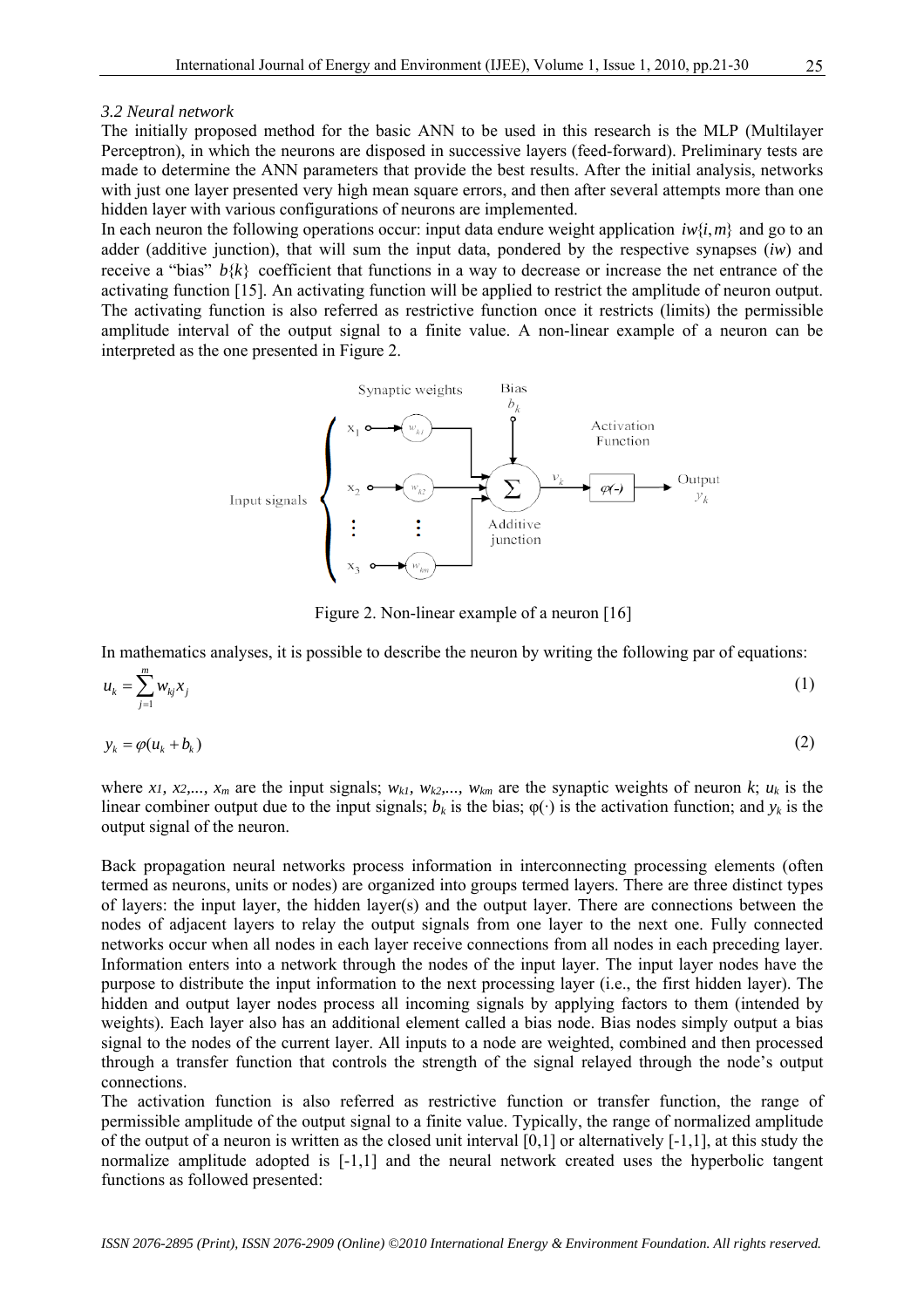$f(Y) = \frac{(\tanh(Y) + 1)}{2}$  (3)

There are 9 input neurons that correspond [i] to the length of pipe system, [ii] the water levels differences between reservoirs, [iii] diameters, [iv] the annual average power produced by the wind turbine, [v] the annual average wind velocity, [vi] flow, [vii] the head available, [viii] the annual average power produced by the micro-hydro and [x] the power consumed by the pump station.

On the output layer is used 5 neurons representing the optimization and sensitivity analysis of different system configurations corresponding to data used by CES simulator, where the neurons are represented by NPV of national electric grid configuration (NPV NG), NPV of national electric grid and wind turbine configuration (NPV NG+Wind), NPV of national electric grid and hydro configuration (NPV NG+Hydro), NPV of national electric grid, hydro and wind turbine configuration (NPV NG+Wind+Hydro) and the number of wind turbines as the best solution. In this analyses only hydro and wind sources were considered. After the input data procedure the network is trained to obtain the weights and coefficients of bias and latter validation. Many attempts of training, modifying the number of hidden calls, number of neurons and functions of transference are made until a final network, with a satisfied lesser mean square error is obtained. After this stage tests are developed with well known solutions based on CES results for the validation of the proposed neural network system. Each set of input data can be calculated in CES with different configurations of available resource (e.g. hydro, wind) depending on the site and meteorological condition, with settings labelled as in Table 1.

Table 1. Solution configurations used to obtain the best hybrid configuration

| Solution      | Wind         | Stream     |
|---------------|--------------|------------|
| configuration | velocity m/s | flow $1/s$ |
|               | 4,70         | 19,00      |
| 2             | 4,70         | 48,00      |
| 3             | 4,70         | 106,00     |
| 4             | 5,90         | 19,00      |
| 5             | 5,90         | 48,00      |
|               | 5,90         | 106,00     |

#### **4. Results and discussion**

In the end of training, the neural network adopted is that gives the less root mean square error (RMSE) with a good correlation. After several attempts, modifying the network topology and the number of neurons and hidden layers, the resulted network with the topology adopted was the 9 neurons for input, 40, 30, 20, and 10 neurons for the 4 hidden layers and 5 neurons for the output layer. In Figure 3 the scatter comparison of normalized targets versus net outputs shows a good approach to the optimal agreement and in Figure 4 the root mean square error of training and test settings demonstrate that at the interaction 6.00e+5 the neural network starts to became stable and use higher interactions just bring to the model more computing time, not desired at all.



Figure 3. Scatter comparison of normalized targets set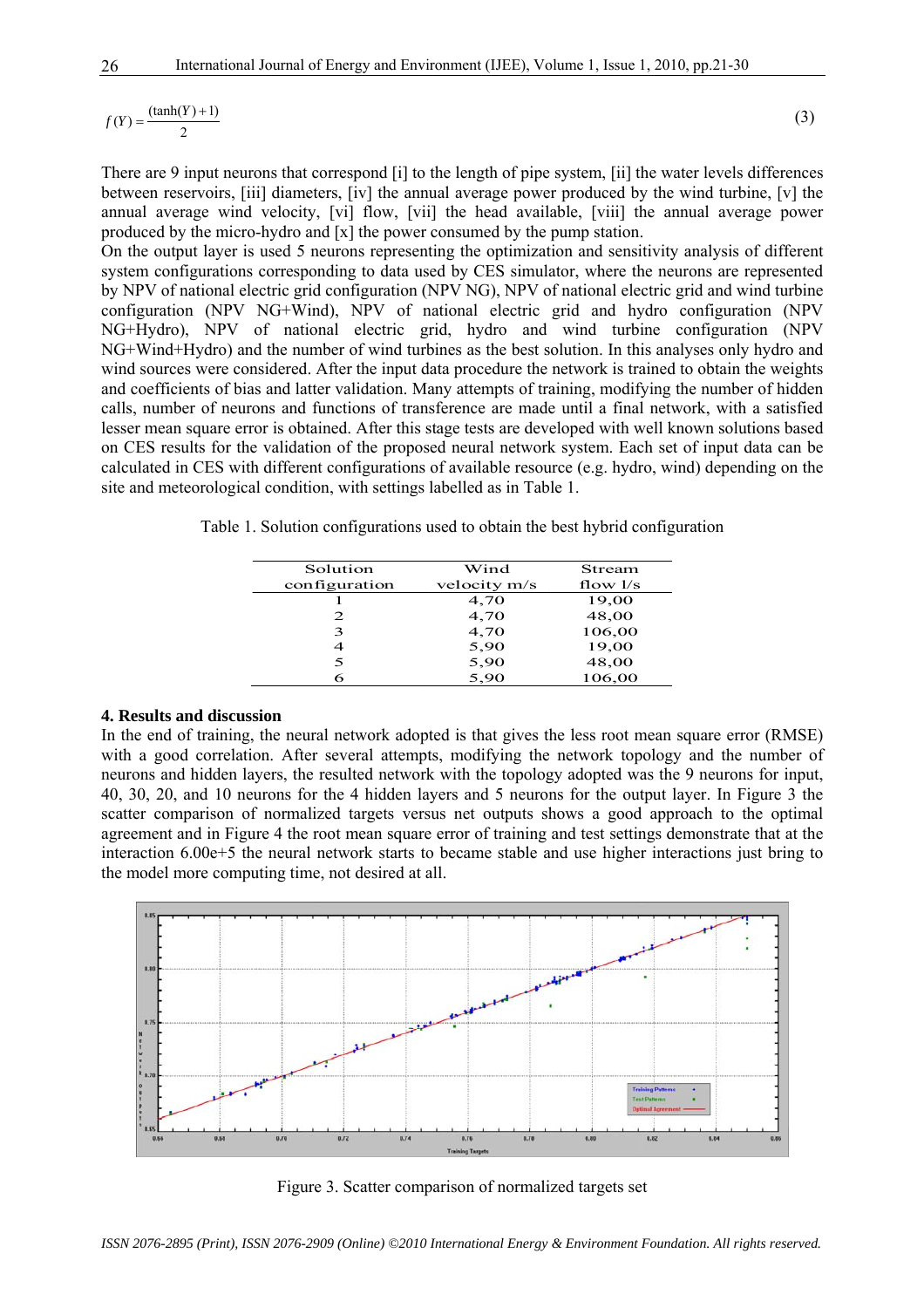

Figure 4. Root Mean Square Error of training versus net outputs

The back propagation training paradigm uses two controllable factors that affect the algorithm's rate of learning. The two factors are the learning rate coefficient (eta), and the momentum factor, alpha. To optimize the rate at which a network learns, these factors must be set and/or adjusted properly during the training process. Just as there are limits to how fast a brain can learn ideas and concepts, there are also limits to the rate at which a network can learn. If a network is forced to learn at a rate that is too fast, instabilities develop that can lead to training divergence. On the ANN training, the eta was instable until the 6.00e+5 interactions, at the same point when the ANN start to reach lower RMS value and it's shown on Figure 5. The best hybrid energy solution demonstrated by CES is a system based on the use of the national electric grid in conjunction with wind-powered generators and hydro turbines, for variables of wind speed and flow of 5,9 m/s and 19 l/s, respectively, with a value of NPV 1,26 millions of Euros with 3 wind-powered generators installed.



Figure 5. Learning rate coefficient adjustment.

*ISSN 2076-2895 (Print), ISSN 2076-2909 (Online) ©2010 International Energy & Environment Foundation. All rights reserved.*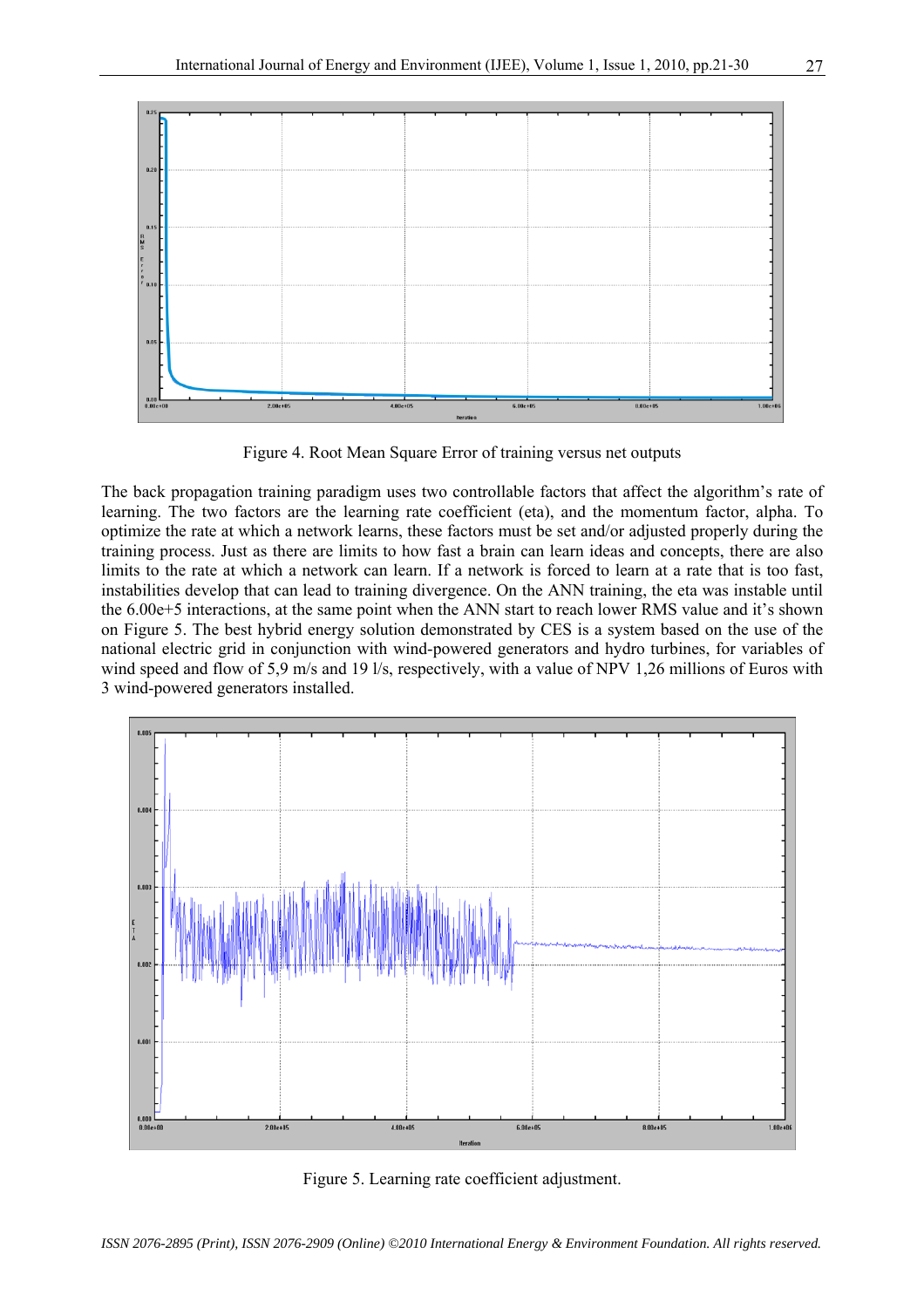

Figure 6. CES versus ANN results

The first stage of the study concerned in the composition of all results from CES with the ANN solution (Figure 6), demonstrating a good overlapping for different system configuration. The best energy system configuration is witch has the higher NPV value, resulting for NG+Wind+Hydro solution with the solution configuration 4. The solution from ANN model has a relative error of 1.19% comparing to CES solution. To determine the number of wind turbines for the best con-figuration, the neuron with the number of wind turbines on the winner configuration set is 3, the same achieved by CES software. A comparison between CES and ANN results on the energy system configuration  $(NG + Wind + Hydro)$ among the all data configurations is described in Figure 7, which confirm that the best solution correspond to the configuration 4. When the comparison is made between the neural network errors and the input sequence values demonstrate the system configuration solution output neuron 5 (NG + Wind + Hydro) present a good approach and is describing in Figure 8.



Figure 7. Comparison between CES and ANN results for different solution configuration of (NPV NG +  $Wind + Hvdro$ ).

*ISSN 2076-2895 (Print), ISSN 2076-2909 (Online) ©2010 International Energy & Environment Foundation. All rights reserved.*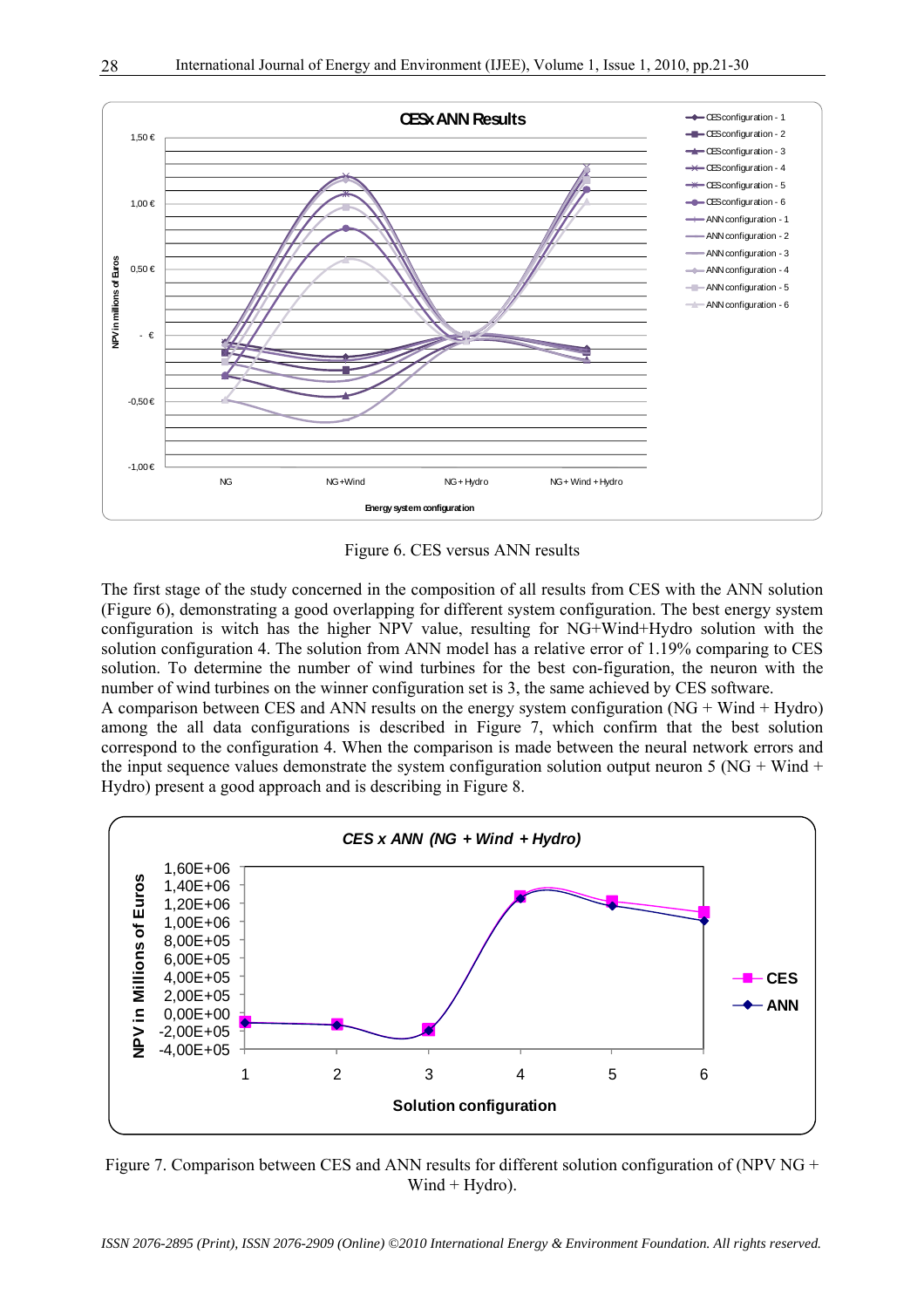

Figure 8. Network output error vs. Input sequence on output node 5 (NPV NG + Wind + Hydro solution)

### **5. Conclusion and recommendation**

The best hybrid solution to be adopted in a particular supply system is a complex task, requiring the optimization of several objective functions subjected to multi-criteria analysis of penalty functions, which require advanced computational models where the development of additional tools presents some complexity.

It can be concluded by the results found in this study that the developed neural network behaves accordingly to the results obtained in CES, showing acceptable reliability in terms of possible solutions. For future work a larger number of characteristics of the system are intended to be analysed as well as including extended hybrid solutions, so that the model can be even more robust and comprehensive.

#### **Acknowledgements**

This work was supported by FCT through the project PTDC/ECM/65731/2006, CEHIDRO, the Hydrosystems research centre from the Department of Civil Engineering, at Superior Institute of Technology – TU/Lisbon, Portugal and the Brazilian Research Support Agency (CAPES).

#### **References**

- [1] Omer, A.M., *Energy, environment and sustainable development.* Renewable and Sustainable Energy Reviews, 2008. 12(9): p. 2265-2300.
- [2] Seare, K.D.R., *Grid connecting a hybrid energy system*, in *IEE Colloquium on Protection and Connection of Renewable Energy Systems.* 1999. p. 3/1-3/6.
- [3] Vieira, F. and H.M. Ramos, *Hybrid solution and pump-storage optimization in water supply system efficiency: A case study.* Energy Policy, 2008. 36(11): p. 4142-4148.
- [4] Menegaki, A., *Valuation for renewable energy: A comparative review.* Renewable and Sustainable Energy Reviews, 2008. 12(9): p. 2422-2437.
- [5] European Commission, *Directive for the promotion of electricity from renewable energy sources in the internal electricity market*, in *2001/77/EC*, Department of Energy of the European Commission, Editor. 2001, Official Journal of the European Communities. p. 33-40.
- [6] Gupta, A., R.P. Saini, and M.P. Sharma, *Modelling of Hybrid Energy System for Off Grid Electrification of Clusters of Villages*, in *Power Electronics, Drives and Energy Systems, 2006 - PEDES '06.* 2006. p. 5.
- [7] Ramos, J.S. and H.M. Ramos, *Solar powered pumps to supply water for rural or isolated zones: A case study.* Energy for Sustainable Development, 2009. 13(3): p. 151-158.
- [8] Barsoum, N.N. and P. Vacent, *Balancing Cost, Operation and Performance in Integrated Hydrogen Hybrid Energy System*, in *First Asia International Conference on Modelling & Simulation - AMS '07* 2007. p. 14-18.
- [9] Vieira, F. and H. Ramos, *Optimization of the energy management in water supply systems.* Water Science & Technology: Water Supply—WSTWS, 2009. 9(1): p. 59-65.
- [10] Sakarya, A.B.A. and L.W. Mays, *Optimal Operation of Water Distribution Pumps Considering Water Quality.* Journal of Water Resources Planning and Management, 2000. 126(4): p. 210-220.